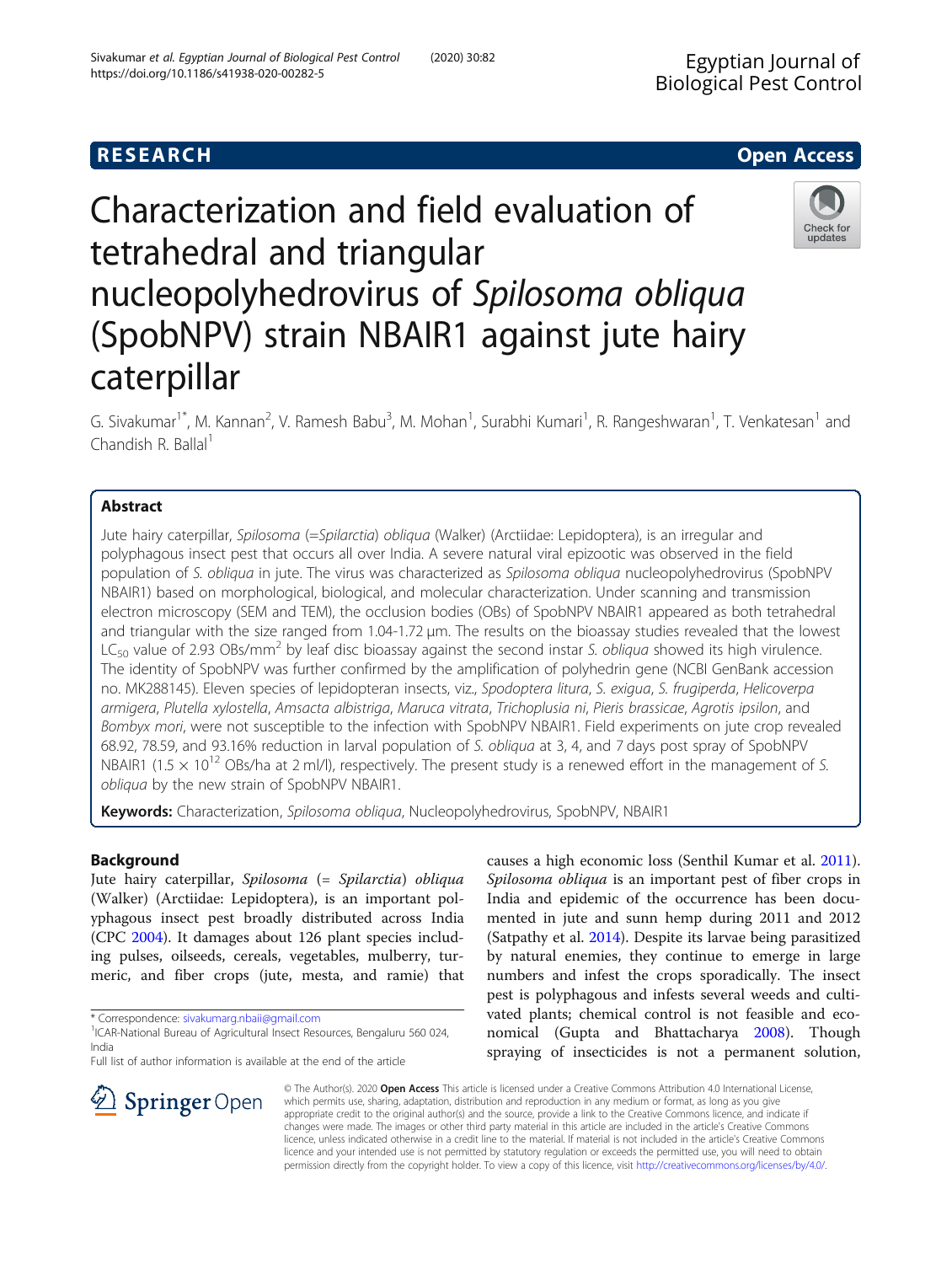farmers solely rely on pesticides for its control. The continuous and indiscriminate uses of synthetic chemical insecticides have led to development of resistance besides environmental hazards. Farmers concern about chemical pesticide residues on food is driving the search for an alternative method of pest control.

Viral bio-control agent has also been recognized as inherently less toxic, eco-friendly than conventional chemical pesticides (Gramkow et al. [2010](#page-6-0)). Hence, their use as a biological pest control agent has been greatly encouraged with assumed comparative advantage as fastidious host-specific organisms (Gramkow et al. [2010\)](#page-6-0). Biological control agents are often used as an important environment-friendly component in IPM strategy. Lethal and sublethal concentrations of baculoviruses infected larvae are very sluggish in movement with prolonged developmental periods, which facilitates the easier parasitization and predation by natural enemies. This interaction provides high multiplication of natural enemies under field conditions to suppress the pest population (Jehle et al. [2006a](#page-6-0); Fan et al. [2008\)](#page-6-0). Hence, the use of baculoviruses in bio-control of insect pests of agricultural importance is gaining momentum as frontiers of environmental biocontrol pathogens (Georgievska et al. [2010](#page-6-0); Jeremy et al. [2015](#page-6-0)). The full potential of these viral biopesticides has to be exploited, the development and identification of more effective strains with enhancing formation of occlusion bodies (OBs) are necessary for the development of novel formulation (Nguyen et al. [2013](#page-6-0); El-Menofy et al. [2014\)](#page-6-0). In the present pest management scenario compared to the chemical method of pest control, the use of baculoviruses is a relatively cheap, practicable, environmental friendly, and potent tool for management of insect pests of agricultural importance of farm crops.

The present study aimed to evaluate the efficacy of nucleopolyhedrovirus (SpobNPV NBAIR1) for the management of S. obliqua on jute crop under field conditions.

# Materials and methods

# Maintenance of host insect

Mulberry leaves kept in plastic containers with nylon mesh served as feed for field-collected 1st instar larvae of S. obliqua. The larvae were reared till the adult stage. The eggs laid by the moths were used for maintaining a culture of tested insect to carry out the laboratory experiments. Further, the identity of the pest was confirmed through amplification of cytochrome oxidase I gene (COI) marker (Gupta et al. [2016\)](#page-6-0). The nucleotide sequence was submitted to NCBI GenBank data base (accession number MK531549).

# Isolation and mass production of virus

Diseased larvae of S. obliqua, hanging on top branches of jute plants with characteristic viral infection symptoms (Fig. [1\)](#page-2-0), were collected during an epizootic in October 2016 at the research farm of ICAR-Central Research Institute for Jute and Allied Fibers Research, Barrackpore, West Bengal (22.75° N, 88.42°), India. The diseased larvae were brought to ICAR-NBAIR, Bangalore, and were homogenized by distilled water for 3 min, and the crude homogenate was filtered twice by musclin and then the larval debris were removed. The filtrate was spun for 1 min at 500 rpm to remove large particles. The supernatant was re-suspended for 20 min at 5000 rpm and the pellet was collected. Sterile distilled water (100 ml) was used to re-suspend the pellet. The number of occlusion bodies (OBs) in the stock suspension was determined and attained to 3.2  $\times$  10<sup>4</sup> OBs/ml using a Neubauer hemocytometer.

In vivo mass production of SpobNPV NBAIR1 was carried out on the 5th instar larvae of S. *obliqua* using plastic trays. About 150 5th instar larvae of S. obliqua were reared on the castor leaves. Castor leaves were washed thoroughly by distilled water, air dried, and smeared with SpobNPV NBAIR1 at  $3.2 \times 10^4$  OBs/ml using the polished blunt end of a glass rod. Bouquets of these virus-contaminated leaves were placed in plastic trays with a size of  $4 \text{ cm H} \times 40 \text{ cm L} \times 30 \text{ cm B}$ . Fifth instar larvae of S. obliqua were allowed to feed on these leaves. Once the treated leaves were fully consumed by the larvae, fresh castor leaves were provided. All the dead, virosed larvae were collected and processed after 6-8 days of inoculation. The OBs were quantified by phase-contrast microscopy using a double ruledimproved Neubauer hemocytometer, and the virus suspension was standardized and stored in the refrigerator.

#### Mortality bioassays

An improved Neubauer hemocytometer was used to estimate the number of occlusion bodies (OBs) in the SpobNPV viral preparation. From the primary stock  $(5 \times$  $10<sup>4</sup>$  OBs/ml), 5 appropriate concentrations were prepared in 0.05% Triton X-100. The surface-sterilized castor leaf discs (5 mm dia) were dipped for 5-10 s in the respective viral dilutions and then air dried vertically. The treated leaf disks were placed in Petri dishes. The final concentration of OBs were estimated at 39.2, 7.8, 1.57, 0.31, and 0.06  $\text{OBs/mm}^2$  leaf surface area. Five larvae were released per leaf disc, and 6 replications were maintained for each concentration. The virulence of SpobNPV was tested against early larval instars in independent experiments. Mortality rate was counted 6 days post treatment. The assay was repeated thrice on alternate days. The pooled larval mortality data was subjected to probit analysis using the software POLO (Leora [1994](#page-6-0)), and the lethal concentration to kill 50% of the test larvae  $(LC_{50})$  was calculated for each larval instar.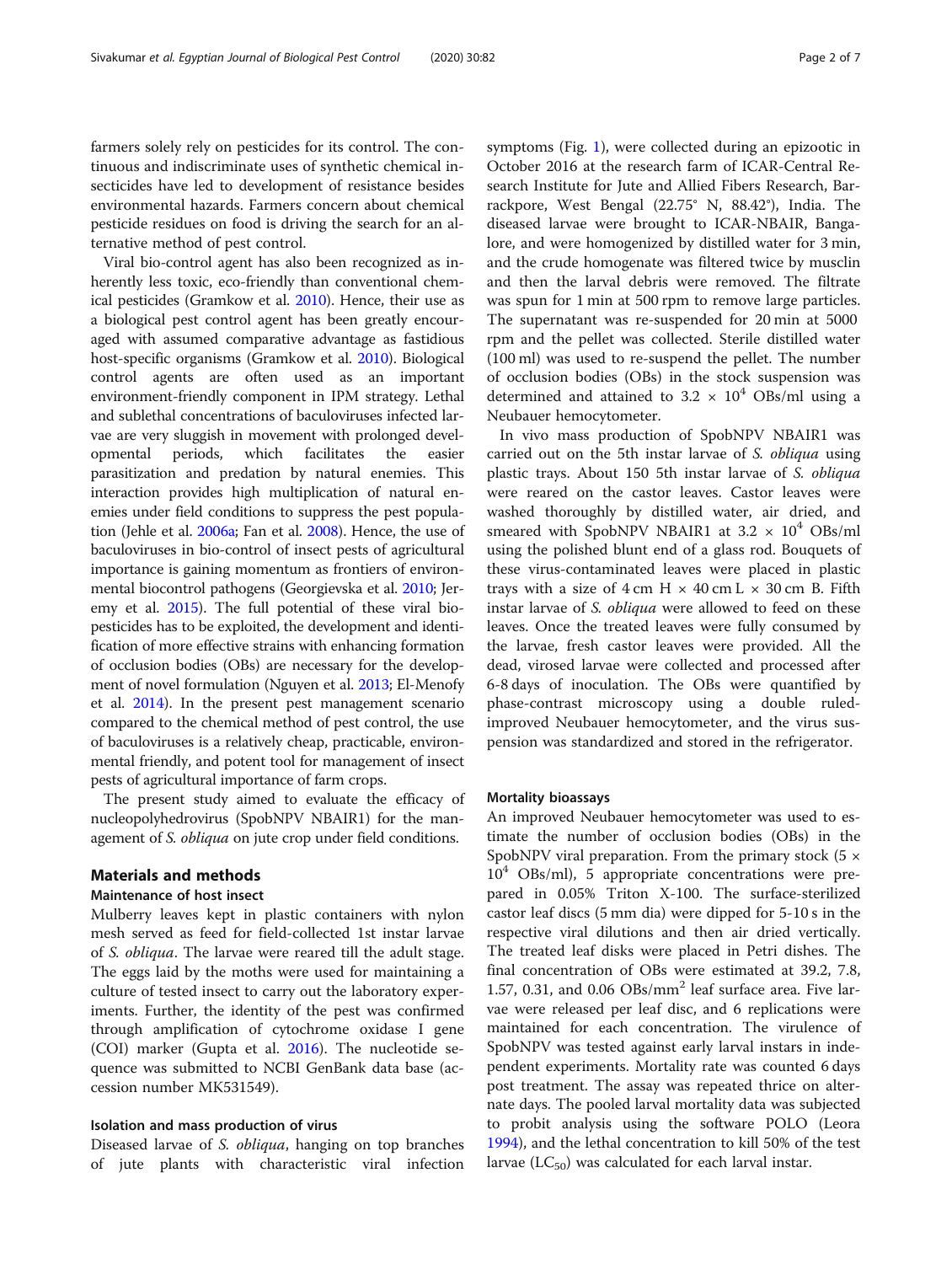<span id="page-2-0"></span>

# Morphological characterization of SpobNPV

Extracted occlusion bodies (OBs) were characterized morphologically by the use of transmission (TECNAI 120 kV TEM (FEI, Netherlands) and scanning (SEM Quanta 250, FEI, Netherlands) electron microscopes. Before visualization, the OBs were processed with fixatives. For primary fixation, suspensions of the occlusion bodies were fixed overnight at 4 °C in vials by using glutaraldehyde 2.5% (v/v) and paraformaldehyde 2% in phosphate buffer (0.1 M, pH 7.4). Then the OBs were washed three times using phosphate buffer  $0.1 M$  (pH 7.4) at  $4^{\circ}$ C with a 30 min gap for each wash. Post fixation was carried out for 1 h in aqueous osmium tetroxide  $(OsO<sub>4</sub>)$  2% (v/v) prepared in 0.1 M phosphate buffer (pH 7.4); washing was done as described for primary fixation. The samples were then dehydrated using ethanol as per Martins et al. [\(2005\)](#page-6-0) at room temperature with graded ascending series. Critical drying point was achieved by employing dry acetone. Dried samples were placed in stubs and sputter-coated with gold for 20 s in an automated sputter coater (Model: EMITEC - SC 7620). The structure of OBs was viewed in a scanning electron microscope (Quanta 250, FEI, Netherlands) at 3.5 spot size  $(10 \text{ kV}$  and 60 Pa) and captured at  $\times 25$ , 000 magnification and analyzed for actual sizes/ shapes of the OBs.

For transmission electron microscope analysis of OBs, the primary fixation of pelleted OBs was done for 24 h at  $4^{\circ}$ C in phosphate buffer (0.05 M; pH 7.2) containing 2.5% (v/v) glutaraldehyde. Post fixing was done for 2 h in

the same buffer containing  $0.5\%$  (v/v) aqueous osmium tetroxide. Washing was done as described under SEM. Dehydrated samples were obtained by using a series of ascending graded alcohol. Three hundred mesh carboncoated copper grids were used to mount the dehydrated samples. The grids were first stained with uranyl acetate (saturated in water) followed by lead citrate. The grids were observed in a TECNAI 120 kV TEM (FEI, Netherlands). The OBs and nucleocapsids were analyzed morphologically from the magnified electron micrograph by the use of a precision ruler. The shapes and sizes of OBs were determined accordingly.

# Molecular characterization of SpobNPV

Purified occlusion bodies (OBs) were obtained by first centrifuging for 1 min at 2500 rpm. The pellet was discarded and supernatant retained as it contained the virus. The supernatant was centrifuged again to allow the OBs to settle on the side walls of centrifuge vial, the OBs thus obtained was dispersed in double-distilled water and kept at −20 °C. For DNA extraction the purified OBs suspension was treated with 1% SDS and proteinase K at 20 mg/ml followed by phenol: chloroform: isoamylalcohol (1:1:1), extraction and DNA was precipitated with ethanol. DNA was re-suspended in TE buffer and extracted DNA was visualized in 0.9% agarose gel. Based on SpobNPV sequences submitted to GenBank, primers were designed for the amplification of species-specific polh gene and the primer sequence consisted of forward primer 5′-ATGCCA GACTTCTCGTACCG-3′ and reverse primer 5′-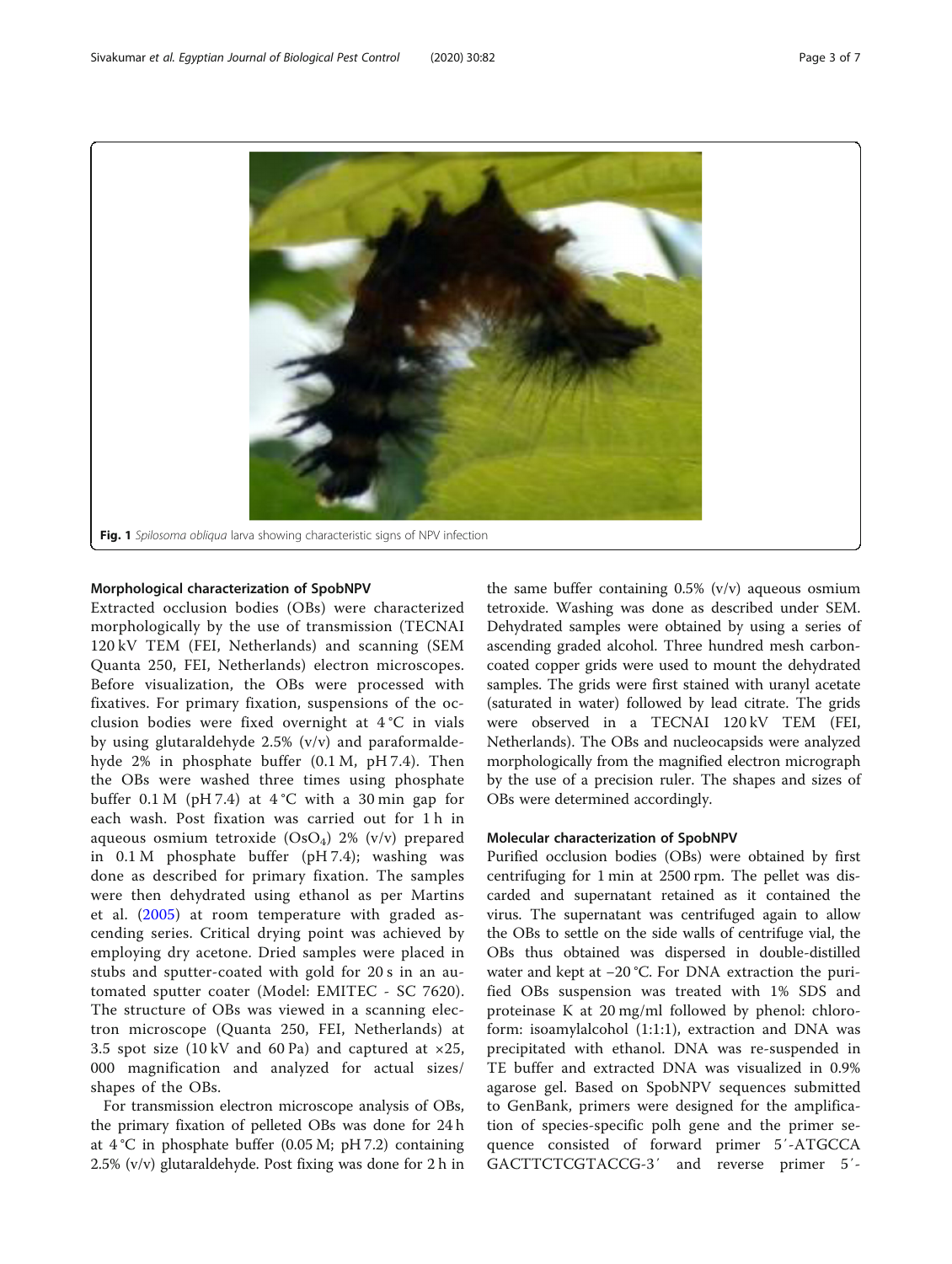<span id="page-3-0"></span>

TAATACGCGGGACCGGTGAAT-3′. The PCR reaction mixture  $(50 \mu L)$  consisted 50 ng of template DNA, 0.25 U of Taq DNA polymerase, 10X Taq buffer, 2.5 mM MgCl2, 2.5 mM of each of four dNTPs, and 1 μL each forward and reverse primer. The reaction was carried out in a thermal cycler (Biorad, Model T100) with initial denaturation at 95 °C for 3 min and 35 cycles at 95 °C for 30 sec, 70 °C for 1 min, 55 °C for 1 min, and a final extension step at 72 °C for 10 min to obtain a PCR product of 700 bp. The PCR products were sequenced and submitted to NCBI GenBank.

# Host range studies

The host range of the SpobNPV NBAIR1 was studied on a 1 day old 3rd larvae of S. litura, S. exigua, S. frugiperda, Helicoverpa armigera, Plutella xylostella, Amsacta albistriga, Maruca vitrata, Trichoplusia ni, Pieris brassicae, Agrotis ipsilon, and Bombyx mori with SpobNPV NBAIR1 at  $3.2 \times 10^4$  OBs/ml concentration. The bioassays were scored 6 days post treatment to access the viral infection. All the dead larvae in the course of the assays were examined for the presence of virus OBs by smearing the larval body fluid on a glass slide, stained with Giemsa stain, and examined using a phase-contrast light microscope under oil immersion.

# Field testing of SpobNPV NBAIR1

Two field experiments were conducted at ICAR-Central Research Institute for Jute and Allied Fibers Research farm, Barrackpore, Kolkata, India, during the years 2017 and 2018, on jute to evaluate the efficacy of the formulation of SpobNPV strain NBAIR1 during the peak time of S. *obliqua* infestation. The field experiment was laid out in a randomized block design with a plot size of  $3 \times 4$  m and with 4 replications. Field efficacy of SpobNPV was compared to Bacillus thuringiensis var. kurstaki (Btk) NCIM2514 at 2 ml/l (Lipel®), Agrilife Private Limited, Hyderabad, India, and conventional insecticide profenophos 50% EC at 2 ml/l. Jute seeds (variety JRO524) were sown during mid monsoon season (mid-July) with a row-row space of 15 cm and plant to plant space of 30 cm apart after thinning. The crop was raised following the recommended agronomical practices. Pre-treatment observation was recorded at 1 day before spraying on the number of larvae from 25 randomly selected plants. Treatments were imposed to plants with knapsack sprayer when early instar larvae were noticed. SpobNPV at  $1.5 \times 10^{11}$  OBs/ha with jaggery 5%, glycerol 10%, and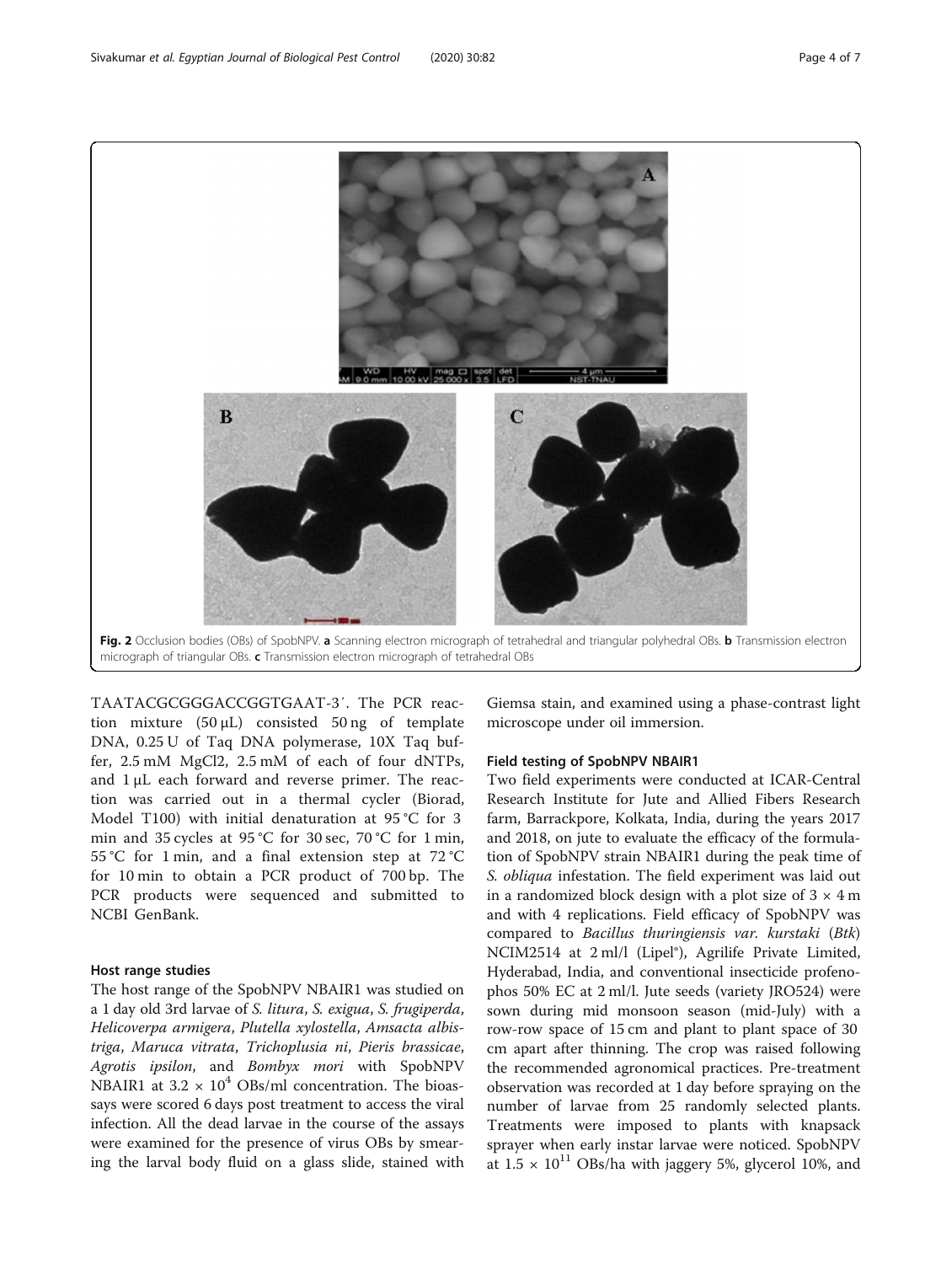

Sandovit 0.1 % was sprayed at 2 ml/l during evening hours. Btk NCIM2514 was sprayed at 2 ml/l. Post treatment observations on the number of S. obliqua larvae were recorded at 3, 4, and 7 days after the SpobNPV application from 25 randomly selected plants.

# Statistical analysis

ANOVA was used as a statistical tool for Agricultural Research (STAR, Version 2.0.1, developed by International Rice Research Institute, Manila, Philippines, 2013 to 2020. This software is used for statistical analysis.

# Results and discussion

Natural epizootic of viral infection was observed in S. obliqua in jute field at Kolkata, India. Discharged body fluid was observed under a phase-contrast microscope which revealed that a large number of spherical particles resembling as baculoviral OBs. TEM studies revealed the typical baculovirus OBs of NPV with polyhedral structures. Under SEM observation, most of the OBs of S. obliqua NPV appeared as tetrahedral and triangular in shape with the size ranged from 1.04-1.72 μm with an average size of about 1.60 μm (Fig. [2a](#page-3-0)). Under TEM observation, OBs appeared as triangular (Fig. [2b](#page-3-0)) and tetrahedral (Fig. [2](#page-3-0)c) in shape. The polyhedrin gene was amplified, and the amplified product was of 700 bp (Fig. 3). The nucleotide sequence of polh and its deduced amino acid sequence were deposited to the GenBank with the accession number MK288145. Single open reading frames (ORF) that could encode polypeptides of 230 amino acids were detected. No stop codon was observed all over the amino acid sequence.

Bioassay studies showed instar dependent larval mortality pattern. The  $LC_{50}$  values estimated for the 1st, 2nd, and 3rd larval instars of S. obliqua were 2.93, 5.95, and  $6.73 \text{ OBs/mm}^2$  respectively (Table 1). All the 3 early instars were equally susceptible since, there were no significant differences in  $LC_{50}$  values among the instars based on exclusivity of 95% confidence interval values.

Table 1 Bioassay of Spilosoma obliqua nucleopolyhedrovirus against S. oblique

| Number<br>of larvae<br>used | $LC_{50}$                                | Slope $\pm$ SE  | <b>Fiducial limits</b> |        | х <sup>2</sup> | DF |  |
|-----------------------------|------------------------------------------|-----------------|------------------------|--------|----------------|----|--|
|                             | OBs/<br>mm <sup>2</sup><br>(6th)<br>day) |                 | Lower                  | Upper  |                |    |  |
|                             | 1st instar                               |                 |                        |        |                |    |  |
| 220                         | 2.93                                     | $0.81 + 0.11$   | 0.032                  | 1.907  | 0.32           | 3  |  |
|                             |                                          | 2nd instar      |                        |        |                |    |  |
| 240                         | 5.95                                     | $0.92 \pm 0.13$ | 2.283                  | 11.205 | 1.20           | 3  |  |
|                             |                                          | 3rd instar      |                        |        |                |    |  |
| 300                         | 6.73                                     | $0.96 \pm 0.11$ | 2.69                   | 13.203 | 2.32           | 3  |  |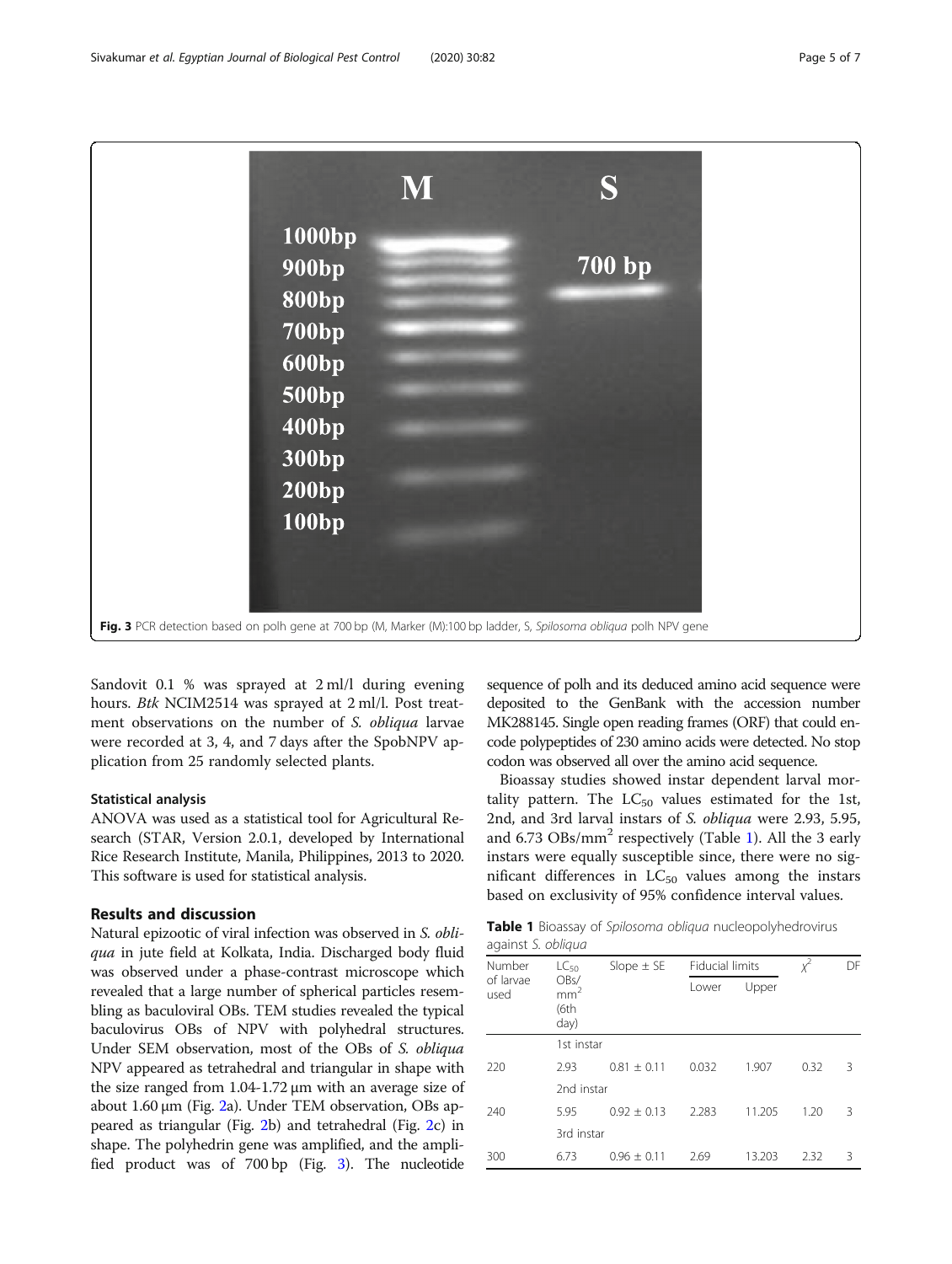|       |  | Table 2 Field evaluation of SpobNPV strain NBAIR1 against Spilosoma obliqua on jute (pooled mean data for the years 2017 and |
|-------|--|------------------------------------------------------------------------------------------------------------------------------|
| 2018) |  |                                                                                                                              |

| Particulars                                             | Pre-                     | Larvae/plant days after spray |                        |                          | Reduction in larval population |                                |                        |
|---------------------------------------------------------|--------------------------|-------------------------------|------------------------|--------------------------|--------------------------------|--------------------------------|------------------------|
|                                                         | treatment                | 3 DAS                         | 4 DAS                  | 7 DAS                    | 3 DAS                          | 4 DAS                          | 7 DAS                  |
| SpobNPV $(1.5 \times 10^{12} \text{ OBS/ha})$ at 2 ml/l | $36.25 \pm 0.01$         | $13.10^{\circ} \pm 0.03$      | $9.75^{\circ} + 0.01$  | $1.33^{\circ} \pm 0.00$  | $68.92^b \pm 0.24$             | $78.59^b + 0.01$               | $93.16^{b} + 1.12$     |
| Bacillus thuringiensis Btk at 2 ml/l                    | $35.50 + 0.03$           | $20.50^{\rm b} \pm 0.00$      | $13.25^{\rm b} + 0.02$ | $3.75^{\rm b}$ + 0.02    | $51.36^{\circ} + 0.00$         | $70.91^{\circ} + 0.30^{\circ}$ | $80.71^{\circ} + 0.21$ |
| Profenophos 50 E.C. at 2 ml/l                           | $37.00 + 0.00$           | $9.55^{\text{d}} + 0.01$      | $455^d + 0.01$         | $0.75^{\text{d}} + 0.01$ | $77.34^a + 0.41$               | $90.01^a + 0.25$               | $96.14^a + 2.01$       |
| Control                                                 | $3800 + 001$             | $4215^a + 0.00$               | $4555^a + 002$         | $1945^a + 0.01$          | $0.00^{d} + 0.00$              | $0.00^{d} + 0.00$              | $0.00^{d} + 0.00$      |
| SE(d)                                                   | $\overline{\phantom{a}}$ | 0.019                         | 0.023                  | 0.002                    | 0.339                          | 0.365                          | .647                   |
| $CD (P = 0.05)$                                         | $\overline{a}$           | 0.044                         | 0.051                  | 0.004                    | 0.739                          | 0.803                          | 3.628                  |

Means followed by different letters within a row indicate significant differences (P < 0.05; LSD)

The present study investigated the cross infectivity/ host range of SpobNPV on a range of insect species, viz., S. litura, S. exigua, S. frugiperda, H. armigera, P. xylostella, A. albistriga, M. vitrata, T. ni, P. brassicae, A. ipsilon, and B. mori. The results of the experiments revealed that SpobNPV strain NBAIR1 strain was not having cross infection against any of the above insect species tested in this study. However, cross infectivity of SpobNPV was observed in another Erebidae member commonly known as wolly bear, Olepa ricini (Sujayanand et al. [2019](#page-6-0)).

Pooled data of field experiment on the evaluation bioefficacy of SpobNPV was presented (Table 2). The efficacy of the SpobNPV was evaluated and compared to Btk and profenophos treatments under field conditions on jute. Profenophos was found highly effective against S. obliqua larvae (96.14% larval reduction) as the minimum number of larvae/plant was recorded at 3, 4, and 7 days after applications (Table 2), followed by SpobNPV and Bt var. kurstaki. Reduction in larval populations was recorded as 68.92, 78.59, and 93.16 %, respectively at 3, 4, and 7 days after spray of SpobNPV followed by the Btk which exhibited 51.36, 70.91, and 80.71% reduction in the larval numbers, respectively at 3, 4, and 7 days after spray as compared to control (Table 2).

NPV is known for high epizootics, naturally occurring, self-perpetuating, and safe to natural enemies due to host specificity and eco-friendly. NPVs are found mostly in the order Lepidoptera (604 species), Hymenoptera (31 species), Diptera (27 species), and Coleoptera (5 species) as well as from the crustacean order Decapoda (shrimp) (Rao et al. [2015](#page-6-0)). They have enormous potential as viral biopesticides. Appreciable amount of works have been carried out across the globe on various aspects of nucleopolyhedroviruses of lepidopteran insect pests. However, with respect to the SpobNPV, only limited work has been done. SEM and TEM studies revealed that the occlusion bodies of SpobNPV are both tetrahedral and triangular with the size ranged from 1.04- 1.72 μm. Similarly, the NPV of *Euproctis chrysorrhoea* appeared as crystalline structures of variable shapes and

sizes ranging from 1.016 to 1.596 um. Most of the OBs of E. chrysorrhoea NPV were tetrahedral in shape and few were hexagonal in shape (Hussain et al. [2019](#page-6-0)). Senthil Kumar et al. ([2015\)](#page-6-0) also confirmed that NPV of S. obliqua from India was tetrahedral in shape and size ranged from 0.6 to  $2.0 \mu m$ . But Battu et al. [\(1991\)](#page-6-0) from India also reported that the inclusion bodies of NPV of S. obliqua were polyhedral, cubic, triangular, spherical, and oval. Tetrahedral, cuboidal, globular, and irregularshaped occlusion bodies have been described earlier for other NPVs (Smith [1976](#page-6-0); Young and Yearian [1983;](#page-6-0) and Cheng and Carner [2000](#page-6-0)). Amplification of the highly conserved nucelopolyhedrosis virus polyhedrin gene (polh), provided a powerful tool to identify lepidopteranspecific baculoviruses (Jehle et al. [2006b;](#page-6-0) Senthil Kumar et al. [2015](#page-6-0)). It is well known that there is a high degree of genetic variation, and pathogenicity occurs in NPV isolates of the same population or from a geographically distant host population and also within a single larva. For example, 24 different genotypes of an NPV from a single larva of Panolis flammea have been identified (Harrison and Hoover [2012](#page-6-0)). The absence of cross infectivity against 11 insect species tested here indicated that SpobNPV strain NBAIR1 was highly specific and pathogenic only against the larvae of S. obliqua (Table 2).

Though the natural occurrence of NPV on S. *obliqua* has been reported as early as during 1970s (Battu et al. [1977](#page-6-0)), the studies on virulence testing under field conditions are limited. Testing the efficacy under pot culture experiments with a single application of NPV of S. obli*qua* at  $10^6$  and  $10^9$  OBs/ml resulted in a significant reduction of cowpea leaf damage over control (Battu and Ramakrishnan [1989](#page-6-0)). The SpobNPV strain NBAIR1 isolated in the present study was found highly effective at the lowest concentrations against the early instar larvae of S. obliqua. Hence, this strain was further field-tested on jute, which is an important host plant for S. obliqua. Field experiment results revealed that there was a significant reduction in larval populations to the tune of 68.92, 78.59, and 93.16 %, respectively at 3, 4, and 7 days post spray of SpobNPV.